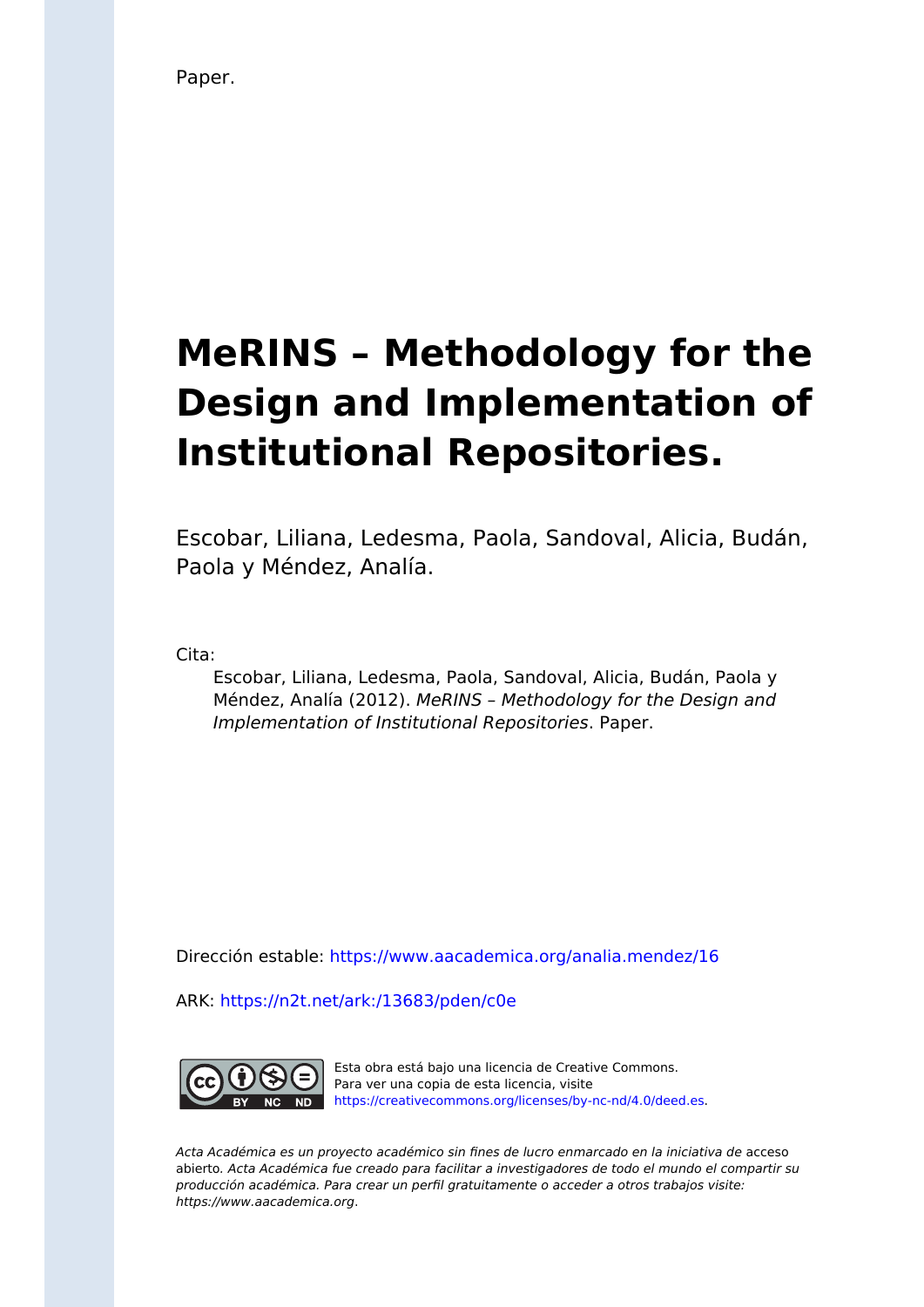## **MeRINS – Methodology for the Design and Implementation of Institutional Repositories**

Liliana Escobar, Paola Ledesma, Alicia Sandoval, Lic. Paola Budán, Ing. Analía Méndez

Universidad Nacional de Santiago del Estero (UNSE), Facultad de Ciencias Exactas y Tecnologías, Santiago del Estero, Argentina liliana\_escobar\_528@hotmail.com,pao-led@hotmail.com, alicia.sandoval279@gmail.com, pbudan@unse.edu.ar, anmendez725@yahoo.com

**Abstract.** In this paper we present a Methodology for the Design and Implementation of Institutional Repositories, called MeRINS. It is customized to the National University of Santiago del Estero (UNSE). MeRINS is to consider the application of the concept of knowledge management to the university, requires thinking the university management from a paradigm that recognizes that knowledge is produced in a context of multiple interactions. The proposal is developed taking into account the characteristics of the UNSE and the suggestions in *LEADIRS II Manual* which offers practical advices that can be used when we start creating an Institutional Repository (IR).

*Keywords***:** Institutional Repository (IR), methodology, design, implementation

## **1 Introduction**

This paper presents a methodology for the design and implementation of institutional repositories (MeRINS), which arises from the need for a tool to facilitate effective and efficient development of digital repositories since there is no specific methodology for this. This methodology is based on the suggestions in the manual LEADIRS II to create an Institutional Repository (IR), suggestions that describe and illustrate how to create an online RI.

The proposal MeRINS, consists of seven basic steps intended to serve as a guide for the development of effective and efficient university digital repositories. This is a sequential methodology, in which each stage has its importance and complexity, making it necessary to carry them out in the order presented.

An academic IR is a set of services offered by a university to its community members to manage the dissemination of digital materials created by the institution and its members. It is essentially an organizational commitment to the preservation of these digital materials, including long-term preservation, as well as their access and distribution. [1]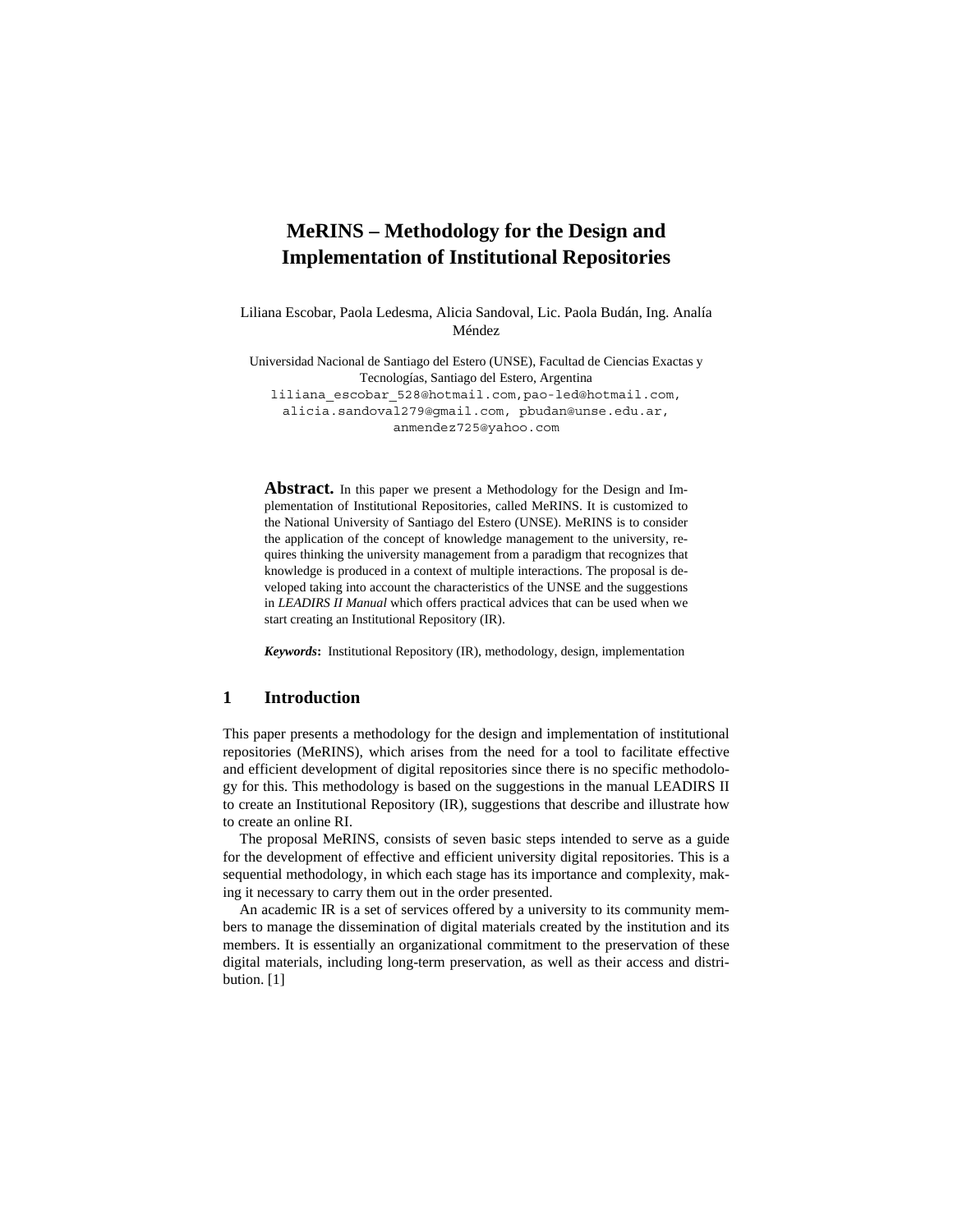Tramullas y Garrido [2] identifies four basic characteristics that define an institutional repository:

- It has been institutionally defined and established.
- Its content is academic and / or scientific.
- It is acumulative and perpetual.
- It is interoperable and open access.

MeRINS is based on the guidelines proposed by LEADIRS II, it has been proposed to meeting the needs of institutions. Each university has its own idiosyncrasies and unique values that require a custom method. MeRINS takes into account that the best suited information model to college is not right for all cases.

As expressed Tissera, "research that is not disclosed is an investment that is not recovered. It is time now to create institutional repositories and retrieve content retrospective documentary or not, to archive and disseminate them intelligently". [3]

Moreover, the movement of open access to scientific literature has prompted the development of repositories worldwide. Its main goal is the free availability of scientific and scholarly content. The Open Archive Initiative (OAI) develops and promotes interoperability standards to facilitate the efficient dissemination of content. The OAI has its roots in the open access and institutional repositories.

## **2 Institutional Repositories**

An IR is a set of services to store and make available research material in digital form created by an institution and its community - a digital collection of the product of the research carried out by the community. IRs are becoming essential tools for academic communication in the digital age. They can be part of a larger system, national, regional and global repository, indexed and searchable in a standard way, using an access interface. They can also provide the basis for new models of academic edition and can be linked to other services, such as electronic distance learning, electronic publication of research journals or on-demand publishing.

The RI open access offer a fast and efficient carrying out these initiatives, taking advantage that the WWW means for the academic environment. Facilitate access to research results from universities, research institutes, government agencies and individual researchers. They offer a window to knowledge of the research product in the country and should be an essential part of content strategy to preserve, share and manage digital objects.

The repositories that support open access are highlighted, these repositories have the ability to transform scholarly communication allowing researchers to find and share research results, through the free and unrestricted online availability.

We emphasize the IR definition of Repositories Support Project RSP (Repositories Support Project): "A digital repository is a mechanism for managing and storing digital content. Repositories can be subject or institutional in their focus. Putting content into an institutional repository enables staff and institutions to manage and preserve it, and therefore derive maximum value from it. A repository can support research,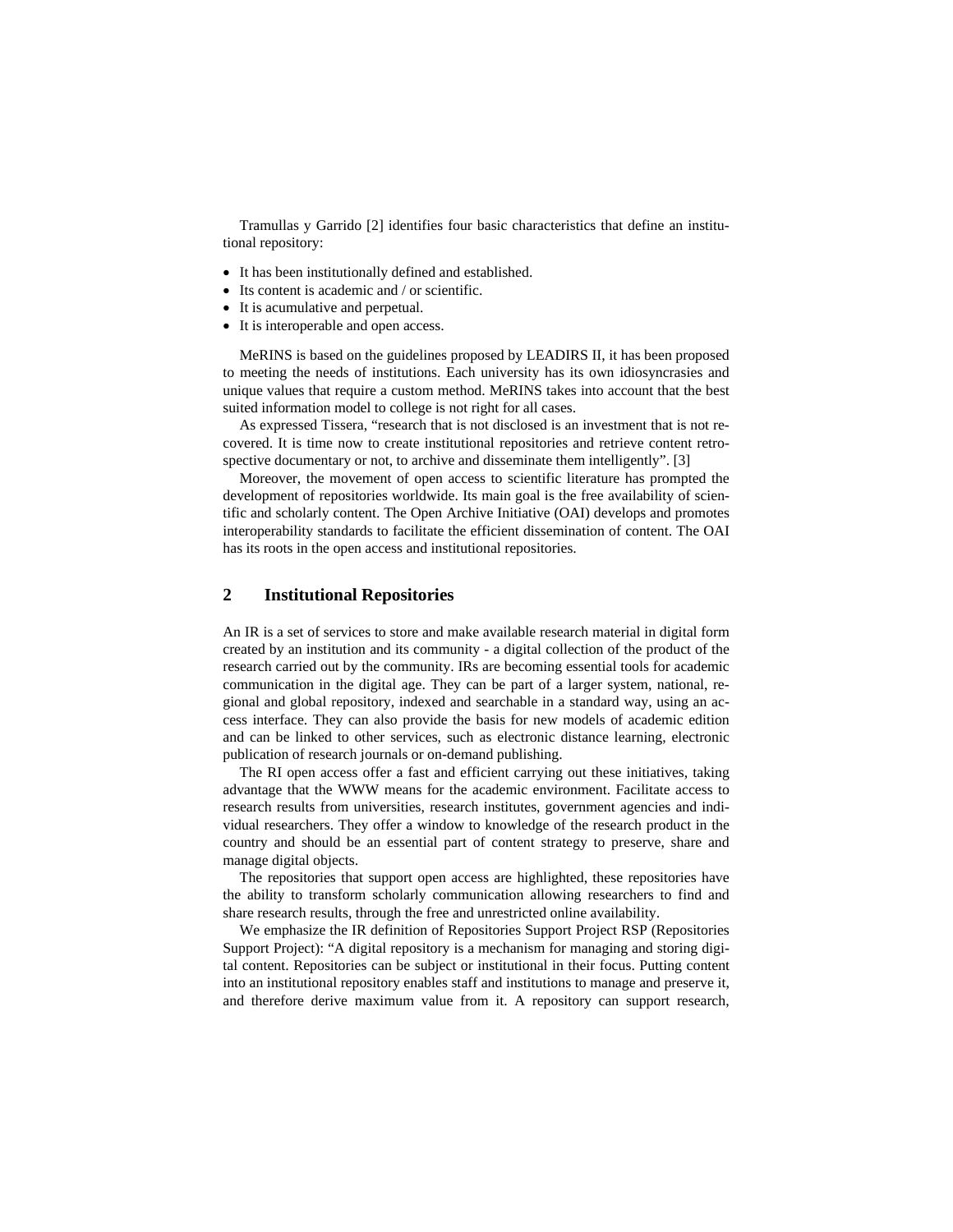learning, and administrative processes. Repositories use open standards to ensure that the content they contain is accessible in that it can be searched and retrieved for later use. The use of these agreed international standards allows mechanisms to be set up which import, export, identify, store and retrieve the digital content within the repository".

According to the SHERPA project, which aims to promote the use of open access repositories, a repository is "a website which aims to collect, preserve and provide intellectual production electronically issue or organization without charge to the world."

Among the benefits of institutional repositories for scientific communication are the following:

- Institution raises the visibility of their research by providing access to scientific production of its members.
- The scientific and academic organizations around the world obtain advantages of a faster and easier access to the research developed in other institutions.
- Increased global projection of scientific work and impact of the research.
- Studies of scientific production and research impact can be performed.
- Promoting the preservation of research produced.

Among the factors that have led to research institutions to build or promote the creation of repositories can be cited:

- Publicly financed research should have public access. The research result stored in an institutional repository with open access reduces barriers of access and cost.
- Repositories increase efficiency; it is possible to relate the acquisition of research results to study current processes, allowing capturing the data produced which can then be reused for multiple purposes.
- It is necessary to preserve the digital product research; they see the repositories as digital boxes and accept responsibility for their safekeeping.

## **3 LEADIRS II**

The LEADIRS II Manual is referenced in MeRINS proposal development, is the result of the seminar program on Digital Learning Institutional Repositories that attempts to describe and illustrate how to create an online institutional repository. The series of seminars LEADIRS (Learning About Digital Institutional Repositories) presents a group of specialists in the UK and abroad who share his skill and experience in creating institutional repositories.

This manual, digital version and translated the book of Mary R. MIT Libraries Barton, offers a guide that covers the various aspects to be considered in designing an institutional repository, presents essential aspects ranging from the definition of the service, its mission, the types of users and associated functionality, or content accepted to the formats, the spaces assigned to each user type and the definition of who can add content, who provide the metadata, and so on. They form an important group of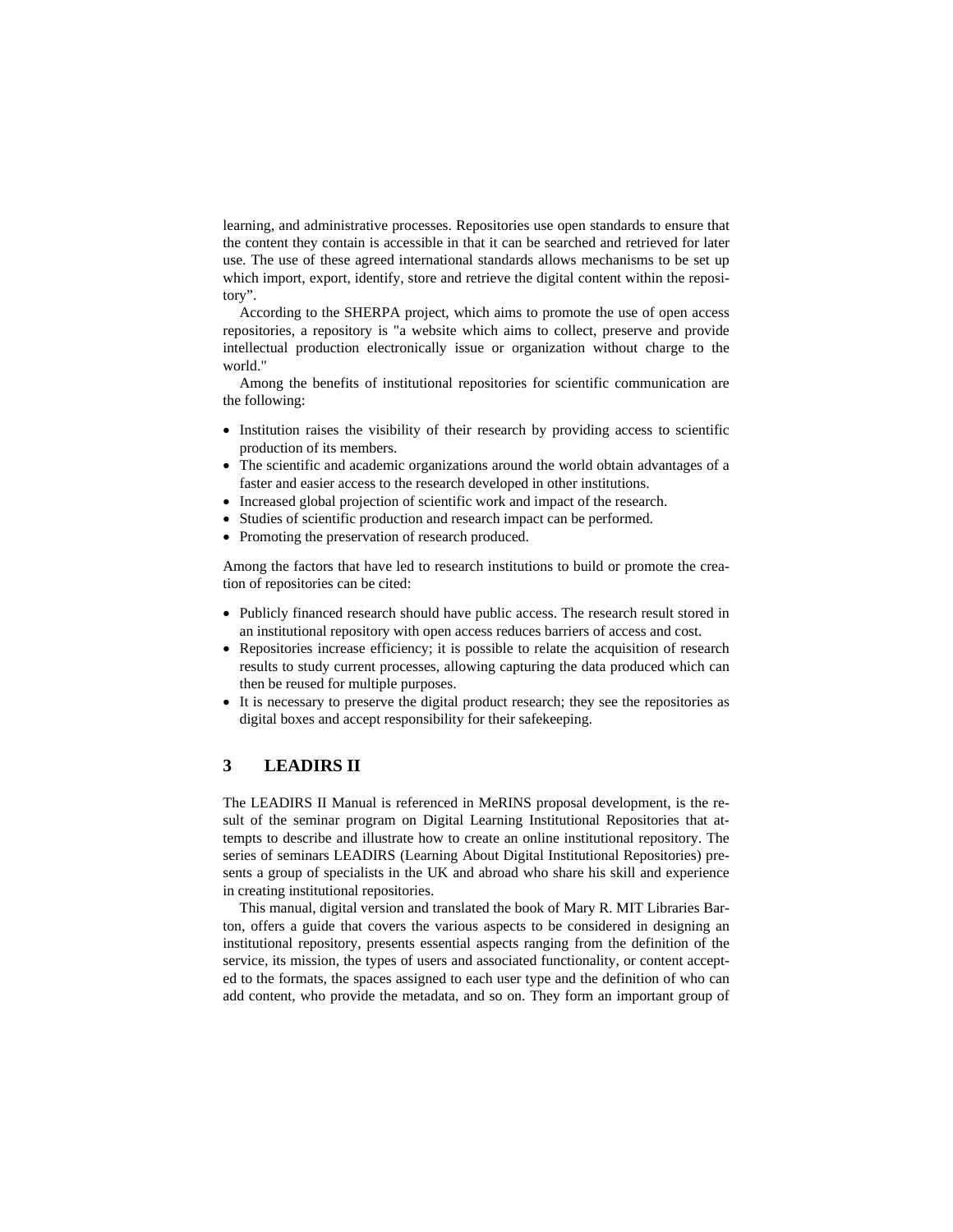aspects that guarantee the efficiency and sustainability of service and efficiency in the recovery and preservation of information.

Since every Institutional Repository service is unique to the institution where it was created, the information provided by the Manual LEADIRS II intended to be useful for analysis is not intended to be prescriptive and cannot know or anticipate the challenges and specific resources of each institution.

The content provided by LEADIRS Manual II is divided into five chapters:

- Chapter 1: Creating an Institutional Repository.
- Chapter 2: Organizing Your Institutional Repository Service.
- Chapter 3: Choosing the software platform Institutional Repository.
- Chapter 4: Legal framework and regulatory policy development.
- Chapter 5: Guidelines for Cost Planning Institutional Repository.

## **4 MeRINS**

MeRINS (Methodology for the design and implementation of institutional repositories) is a methodology consisting of seven basic phases for the effective and efficient development of a digital repository for UNSE. This is a sequential methodology, in which each stage has its importance and complexity, making it necessary to carry them out in the order presented.

#### **4.1 Phase 1: Establishment of Work Teams**

The importance of this phase is to define who will be the managers and staff involved in the project. So also specify personnel will be responsible for implementing the technical and administrative tasks, commissioning and system maintenance, dissemination, promotion and training, and the evaluation and control of service quality. We propose the creation of the following equipment: Planning and Control Equipment, Advisory Team in Policy Actuation, Software Development Team, and Integrated Service Team.

**Composition of Planning and Control Equipment.** Its objective is to identify the main activities needed to plan the RI. Creating a RI requires careful planning, which is essential for the final product can successfully address the needs of users, and conforms to accepted quality standards.

The plan focuses primarily on identifying various tasks related to the creation of the RI, the development of strategies to manage these tasks, the identification of necessary resources and developing a schedule for carrying out these tasks.

**Formation of Advisory Team in Policy Actuation.** The team constitution may differ according to the needs and characteristics of each university. In general, all members of a team that developed an IR must meet applicable governmental regulations and conform to the customs and practices of each institution.

However, the responsibility for maintaining and monitoring legal matters rests with the management of the project working with the person skilled in the institution's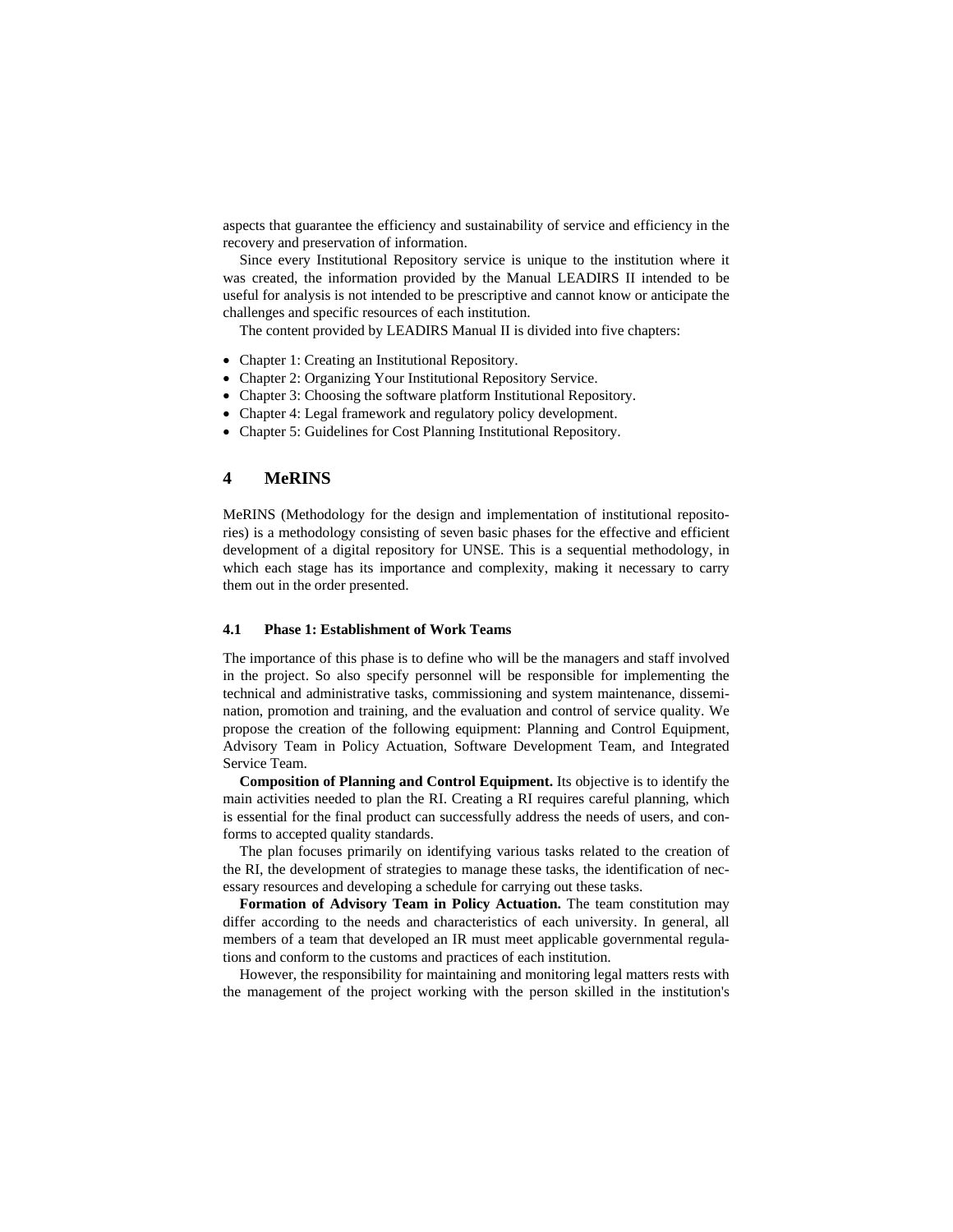copyright and legal counsel (if any). Group functions include drawing up rules repository for copyright and licensing for service (for both deposit and content access).

**Composition of Software Development Team.** It aims to develop the necessary prototypes of RI and then the final system to be implemented.

This equipment must conform to the following principles of agile methodologies:

- Continuous attention to technical quality and good design which enhances agility. Produce clear and robust code is the key to faster progress in the project.
- Simplicity is essential. Take the simplest ways that are consistent with the objectives. If the code produced is simple and high quality will be easier to adapt to the changes that may arise.
- The best architectures, requirements, and designs emerge from self-organized teams. The whole team is aware of the responsibilities and they fall on all members. Equipment itself decides the best way to organize, according to the objectives pursued.
- At regular intervals, the team reflects on how to become more effective, and adjusts its behavior accordingly. Since the environment is constantly changing, the team also must adjust to the new situation continuously.

**Formation of Integrated Service Team.** This team has the goal of carry out the execution of the technical and administrative tasks, the implementation and system maintenance, dissemination, promotion and training, and the evaluation and control of quality service.

#### **4.2 Phase 2: Plan Tasks, Exploration and Analysis**

At this stage we want to know the reality experienced by the institution and the needs that the institution would take over the management of digital documents. Another important goal of this phase is to characterize and analyze the institutional repositories of other Universities. This phase has four steps.

**Development Plan for Exploration and Analysis Tasks.** Goals of this step are identify the possible tasks to carry out in the next stages, develop an implementation schedule, and fix possible deviations in the implementation of the plan.

**Study the current reality of the institution.** At this stage the Planning and Control Team will conduct a survey of the current state of the University, exploring criteria off institution related to organic / functional structure, library and digital documents which are managed in present.

**Analysis of the needs of the institution.** The goal of this step is to value the university community level needs, in terms of the services that the repository should offer.

To achieve an adequate analysis of the needs of the institution, it is suggested the application of data collection techniques such as surveys, questionnaires and / or interviews.

**Exploring existing repositories and working in other institutions.** At this stage the aim is to identify institutional repositories in operation, objective is to see how other universities have organized and presented their repositories, and perform basic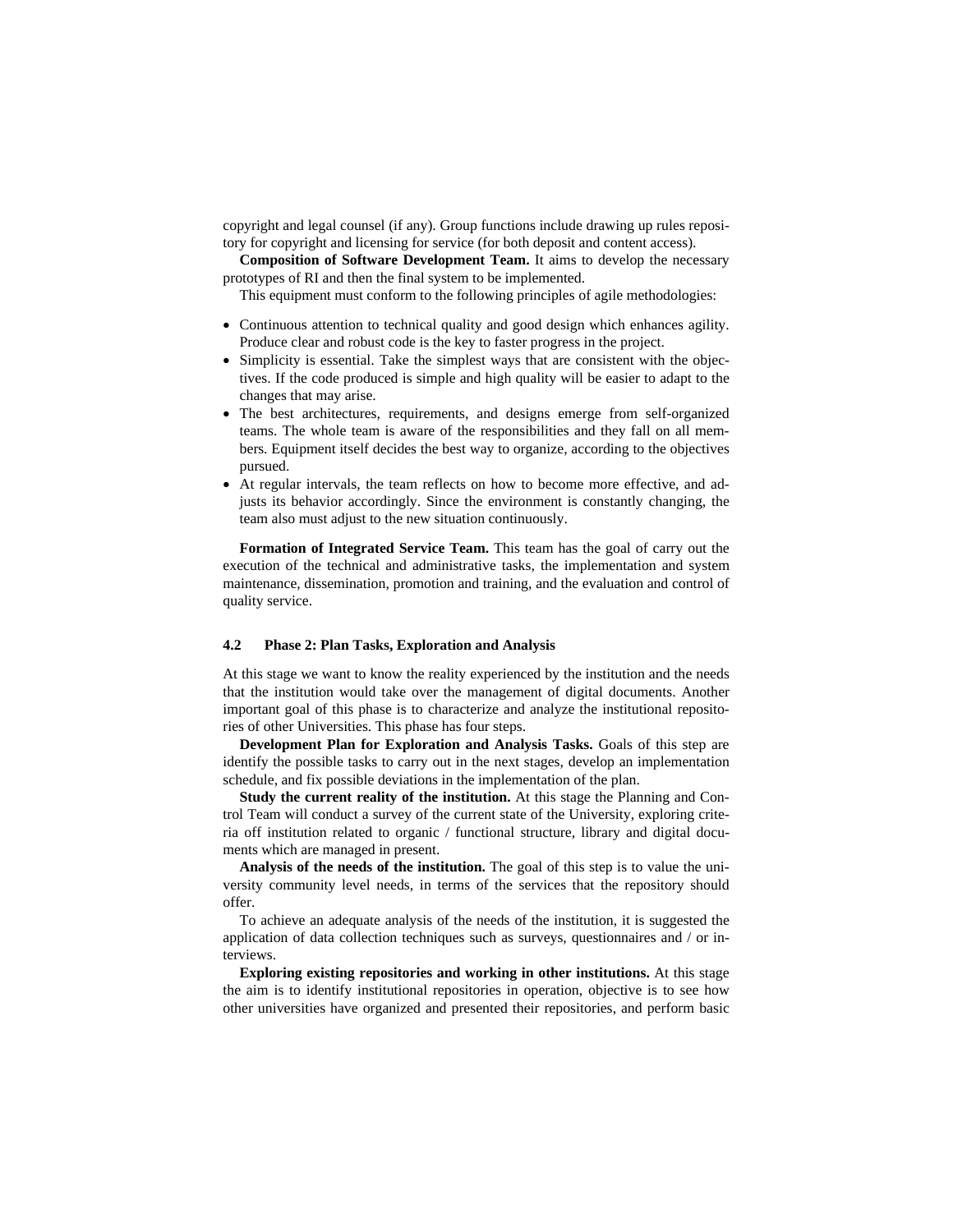and descriptive characterization of them, observing and analyzing key issues such as visibility, policy, legal topics, interface, content organization and interoperability.

#### **4.3 Phase 3: Identification of the User Communities**

This phase consists of selecting the user communities that can make use of the repository once implanted in the University. It is essential to identify potential users and sectors to which the IR service might affect. It must identify the intended users or potential repository, key user groups between communities of teachers, students, library staff, administrative and service personnel, internal and external researchers, or others. From the identification of user communities and their different needs, we can define profiles consistent with different access levels, supported by politics and regulations for use of the repository as well as technological aspects of the system.

#### **4.4 Phase 4: General Service Definition of Repository**

First we will set the targets to be achieved by implementing the repository based on the interpretation of the needs of the University made in Phase 2 and then we define the repository pattern projected for the University. This phase has two steps.

**Identification of goals.** The first step in defining the service of an IR is the formulation of the objectives to be achieved in relation to the needs of the educational community of the University. To perform this task is important to specify what is to be offered through the repository, indicating what content will be included and what services will be offered, for which users it is intended, who may deposit the contents, which are the rules that govern its use and operation, if the library is involved, which are the responsibilities of the library and the user community, among others.

**Model of service.** To set a service definition for RI is necessary to specify what offer to users. It is important to define precisely how the system will be used and what type of services offered. In some cases the universities create their repositories to store only academic researchs, others include also thesis students, teaching materials or university reports.

### **4.5 Phase 5: Identification of Policies Action**

Advisory Team in Policy Actuation should set standards to regulate the service repository determining specifications regarding content contribution and distribution, privacy and licensing, and other rules. There are legal and intellectual properties to address when developing a IR. It is necessary to consider the main aspects of intellectual property rights and then develop policies that fit the reality of the University, in order to ensure the smooth operation of the repository service and considering that each institution has unique needs that characterize it. Each university develops a need to determine IR policies and regulations for their digital collections, as well as each IR is unique and regional laws vary, your performance will be policy unique to your service.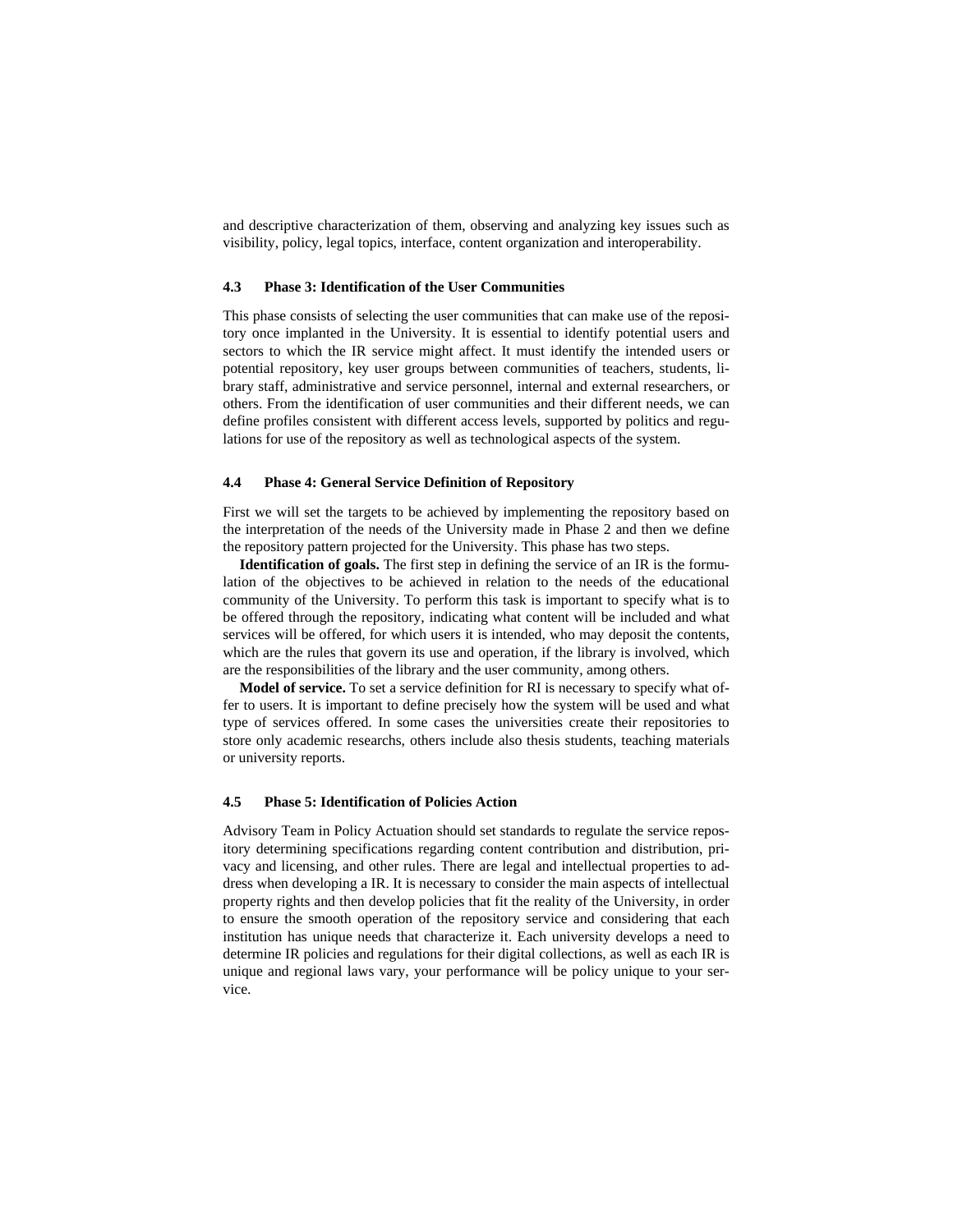

**Fig. 1.** MeRINS phases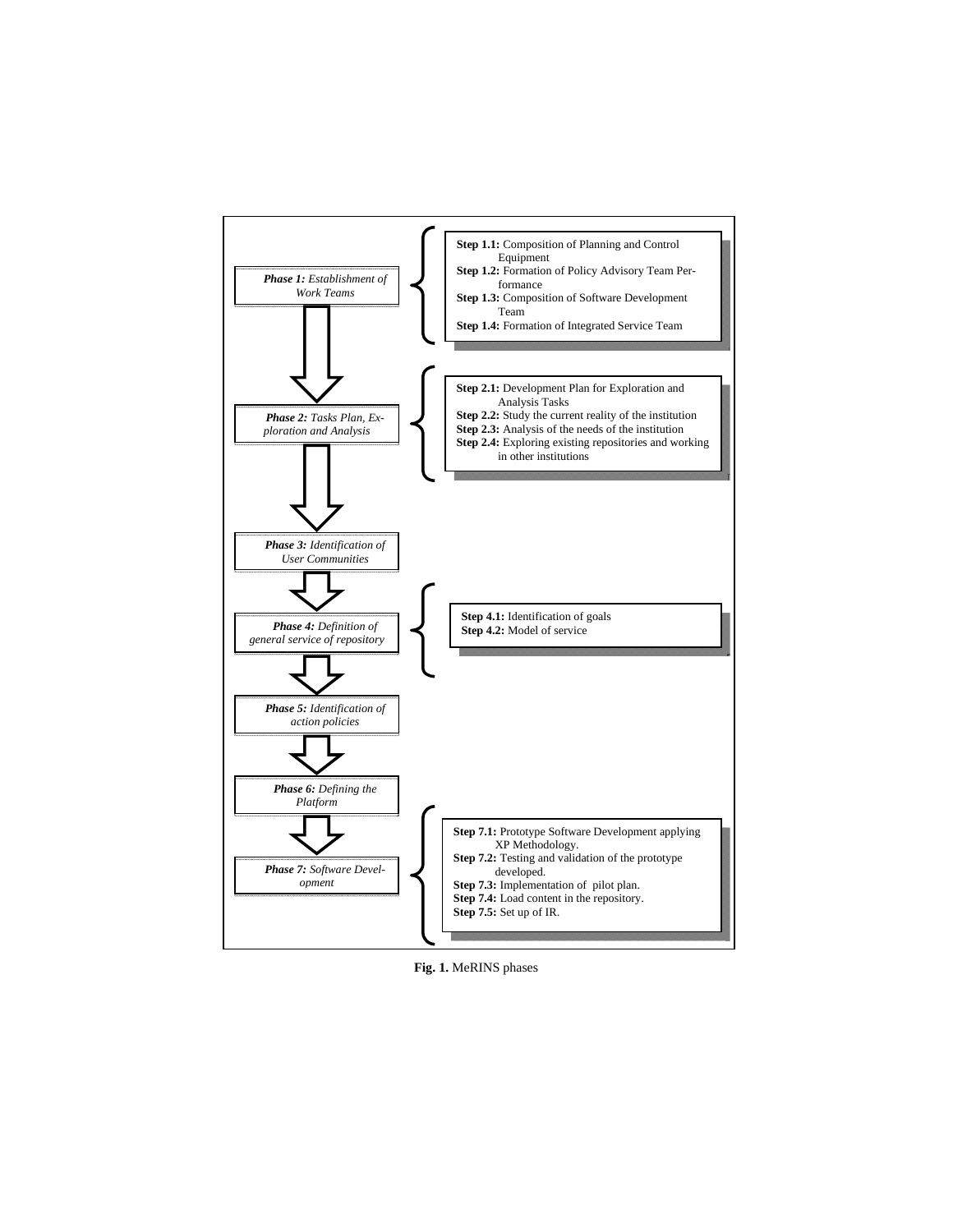#### **4.6 Phase 6: Defining Software Platform**

Taking into account the specific characteristics of the software platforms available, the development team must choose the one that best suits the needs of the institution where we want to deploy the repository. The IRs for implementation and development require the interaction of several technologies covering various fields of operation. Specific technologies in IR can be implemented in different ways and for that we need a technology framework to solve and articulate the particular requirements of the institution that establishes and appropriate adjustments and specific academic community. The platform we choose will depend largely on the particular needs of each repository, primarily should consider the types of digital objects to be stored, the number of items you plan to establish the repository, and a short growth forecast and medium-term

#### **4.7 Phase 7: Software Development**

Using techniques that are part of the XP agile methodology, the Software Development Team in conjunction with the Advisory Team in Policy Actuation, define the functional and nonfunctional requirements for RI, as well as software and hardware required for implementation. On this basis, the development team can carry out the necessary development of prototypes and the final system. MeRINS intends to apply to the development of IR techniques for developing some programming.

**Prototype Software Development applying XP Methodology.** General scheme of development process prototype software used by MeRINS is shown by Figure 2. Principal goal of this step is to develop the necessary prototypes of RI and the final system to be implemented.

**Testing and validation of the prototype developed.** Testing and validation of the prototype by the Development Team tasks include search, browsing and retrieval, system administration and content loading.

Integrated Services Team will conduct the evaluation and control of service quality by analyzing the quality of the repository search and navigation.

After completing the testing and validating the system, the Service Team suggest improvements (if necessary) to the development team, who will develop the final system.

**Implementation of pilot plan.** A pilot plan for the prototype repository will get in execution. This stage will be in charge of the Integrated Service Team.

This will help test the software, delete unnecessary procedures, and verify policies actuation and expectations before starting the service with the final system

**Load content in the repository.** This step performs batch load of historical content. This task will be in charge of Integrated Service Team and it will allow early users of the system can search on the repository.

Set up of IR. To achieve the performance final RI system, the Integrated Service Team will do several activities among others:

 Develop awareness activities regarding the utility of institutional repositories, these activities will be directed to academic staff and potential users.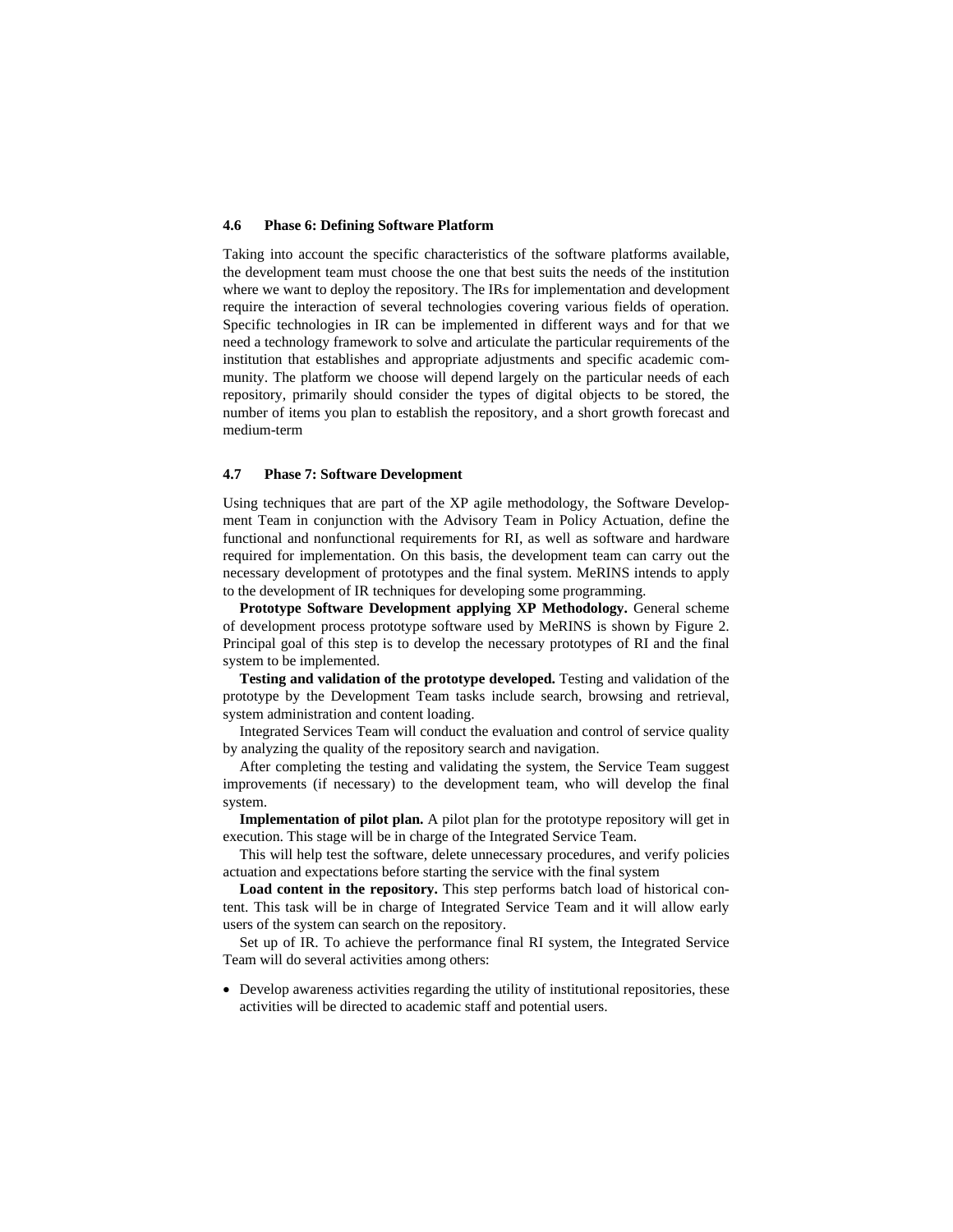

**Fig. 2.** General scheme of Development Process Prototype Software used by MeRINS

- Organize marketing campaigns.
- Leading practice and establishment of new content collections.
- Disseminate and promote the services provided by the RI.
- Dictate training courses for those who contribute content.
- Provide a support service to users.

**Project Death.** This phase will occur when the Integrated Services Team has no more stories to be included in the system, then, it is time to take into account other aspects such as performance and reliability of the system until to achieve the satisfaction of the needs presented.

This phase will generate the final documentation of the system and there will be no more changes to the architecture.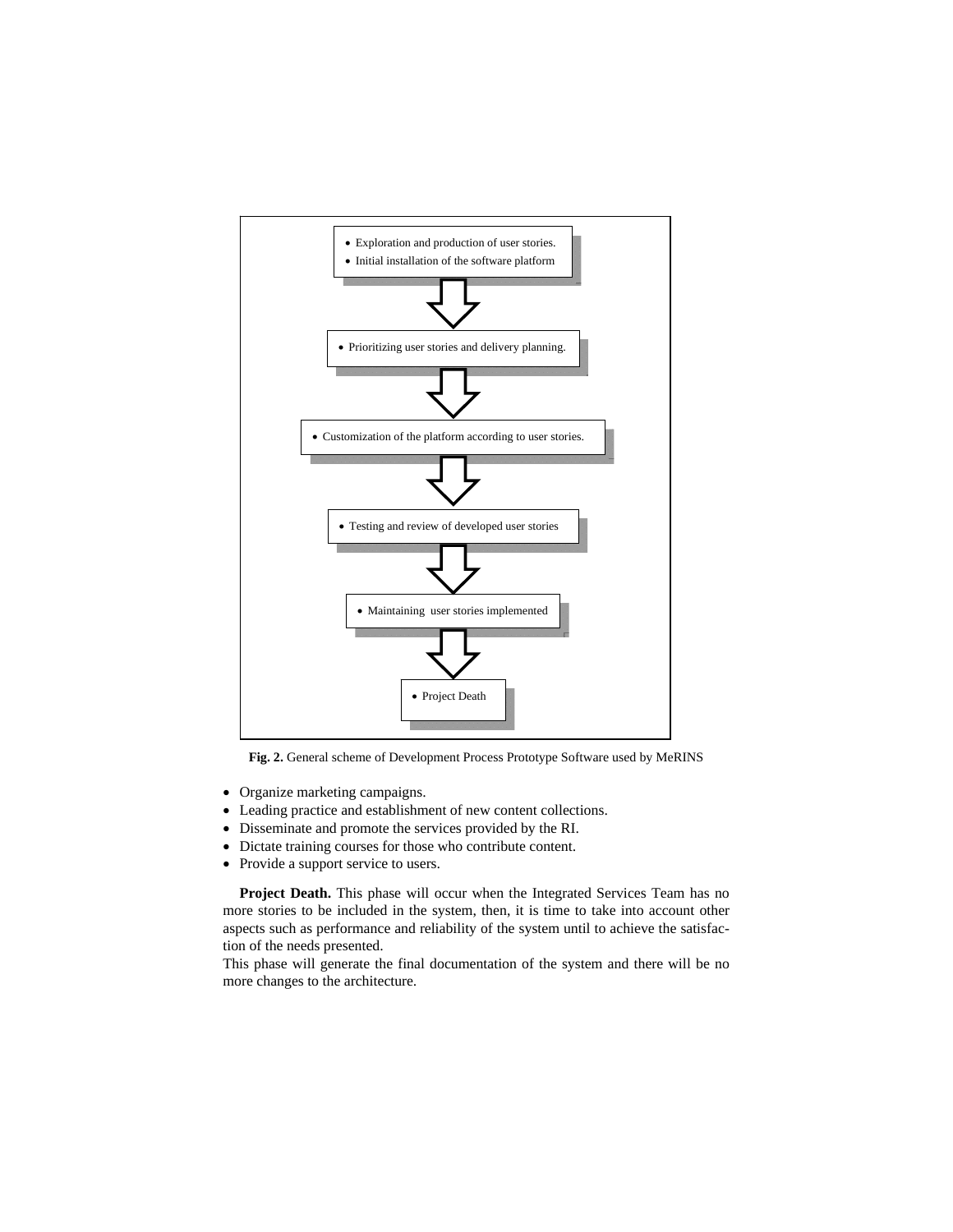## **5 Conclusion**

Institutional repositories have become the main way to organize, publish, preserve and disseminate digital scientific information from universities. The design of an institutional repository must take into account the needs of the institution and potential users.

As part of the development of this work a methodology called MeRINS, Methodology for design and implementation of institutional repositories, was developed in order to provide a tool to facilitate effective and efficient development of digital repositories in universities.

The MeRINS proposal was designed primarily for use in educational institutions of higher education, although its general character may also be helpful in other similar institutions interested in building an institutional repository.

Digital materials generated in the UNSE such as projects and research -and graduate thesis, teaching materials and other documents that are produced in the area of the institution- need a new way of management for describe, organize and present.

This documentation is managed through the Central Library of the university, but it cannot be freely accessed by members of their community as well other members either by national or international institutions.

Currently the management is interested in implementing a strategy for greater visibility and accessibility of scientific and university teaching. To solve this problem a prototype was proposed to build institutional repository.

The prototype was designed in order to be implemented as a final system in UNSE. The MeRINS methodology was used for the design and development of prototype.

## **6 References**

- 1. Lynch, C.A.: Institutional Repositories: Essential Infrastructure for Scholarship in the Digital Age, *ARL,* no. 226 (February 2003): 1–7. http://www.arl.org/resources/pubs/br/br226/br226ir.shtml
- 2. Tramullas J., Garrido Picazo P.: Software libre para repositorios institucionales: propuestas para un modelo de evaluación de prestaciones*.*  http://eprints.rclis.org/archive/00008300/
- 3. Tissera, M.R.: Repositorios Institucionales en Bibliotecas Academicas. http://hdl.handle.net/10760/13064
- 4. Barton, M.R. Waters, M.M.: MIT Manual LEADIRS II. The Cambridge-MIT Institute (CMI). Copyright © 2004-2005 MIT Libraries. http://www.recolecta.net/buscador/documentos/mit.pdf
- 5. Rega, L.L.: Bibliotecas, repositorios institucionales y gestión universitaria. www.filo.uba.ar/contenidos/secretarias/seube/revistaespacios /.../38.10.pdf
- 6. Molfino, M.R.: La interoperabilidad de los sistemas de información académico-científica de la UNLP desde la perspectiva del acceso abierto a la información. http://jornadabibliotecologia.fahce.unlp.edu.ar/jornada-2010/molfino